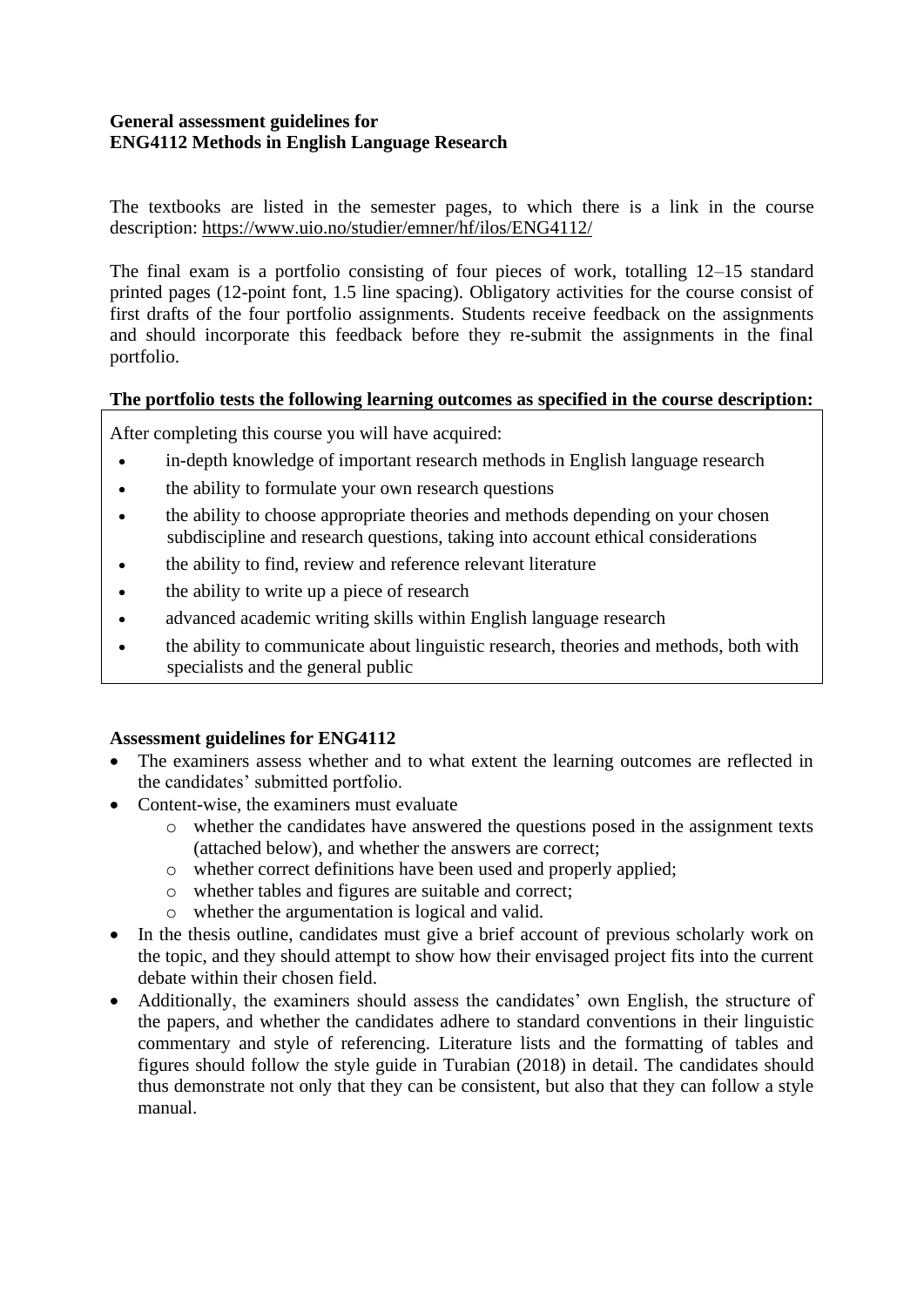| <b>Symbol</b> | <b>Description</b> | General, qualitative description of evaluation criteria            |  |  |  |  |  |  |
|---------------|--------------------|--------------------------------------------------------------------|--|--|--|--|--|--|
| A             | Excellent          | An excellent performance, clearly outstanding. The candidate       |  |  |  |  |  |  |
|               |                    | demonstrates excellent judgement and a high degree of independent  |  |  |  |  |  |  |
|               |                    | thinking.                                                          |  |  |  |  |  |  |
| B             | Very good          | A very good performance. The candidate demonstrates sound          |  |  |  |  |  |  |
|               |                    | judgement and a very good degree of independent thinking.          |  |  |  |  |  |  |
| $\mathcal{C}$ | Good               | A good performance in most areas. The candidate demonstrates a     |  |  |  |  |  |  |
|               |                    | reasonable degree of judgement and independent thinking in the     |  |  |  |  |  |  |
|               |                    | most important areas.                                              |  |  |  |  |  |  |
| D             | Satisfactory       | A satisfactory performance, but with significant shortcomings. The |  |  |  |  |  |  |
|               |                    | candidate demonstrates a limited degree of judgement and           |  |  |  |  |  |  |
|               |                    | independent thinking.                                              |  |  |  |  |  |  |
| E             | Sufficient         | A performance that meets the minimum criteria, but no more. The    |  |  |  |  |  |  |
|               |                    | candidate demonstrates a very limited degree of judgement and      |  |  |  |  |  |  |
|               |                    | independent thinking.                                              |  |  |  |  |  |  |
| $\mathbf{F}$  | Fail               | A performance that does not meet the minimum academic criteria.    |  |  |  |  |  |  |
|               |                    | The candidate demonstrates an absence of both judgement and        |  |  |  |  |  |  |
|               |                    | independent thinking.                                              |  |  |  |  |  |  |

**Grades are awarded according to the national qualitative descriptions of letter grades**

Reference:

Turabian, Kate (2018) *A Manual for Writers of Research Papers, Theses, and Dissertations: Chicago Style for Students and Researchers.* 9th ed. Chicago: The University of Chicago Press.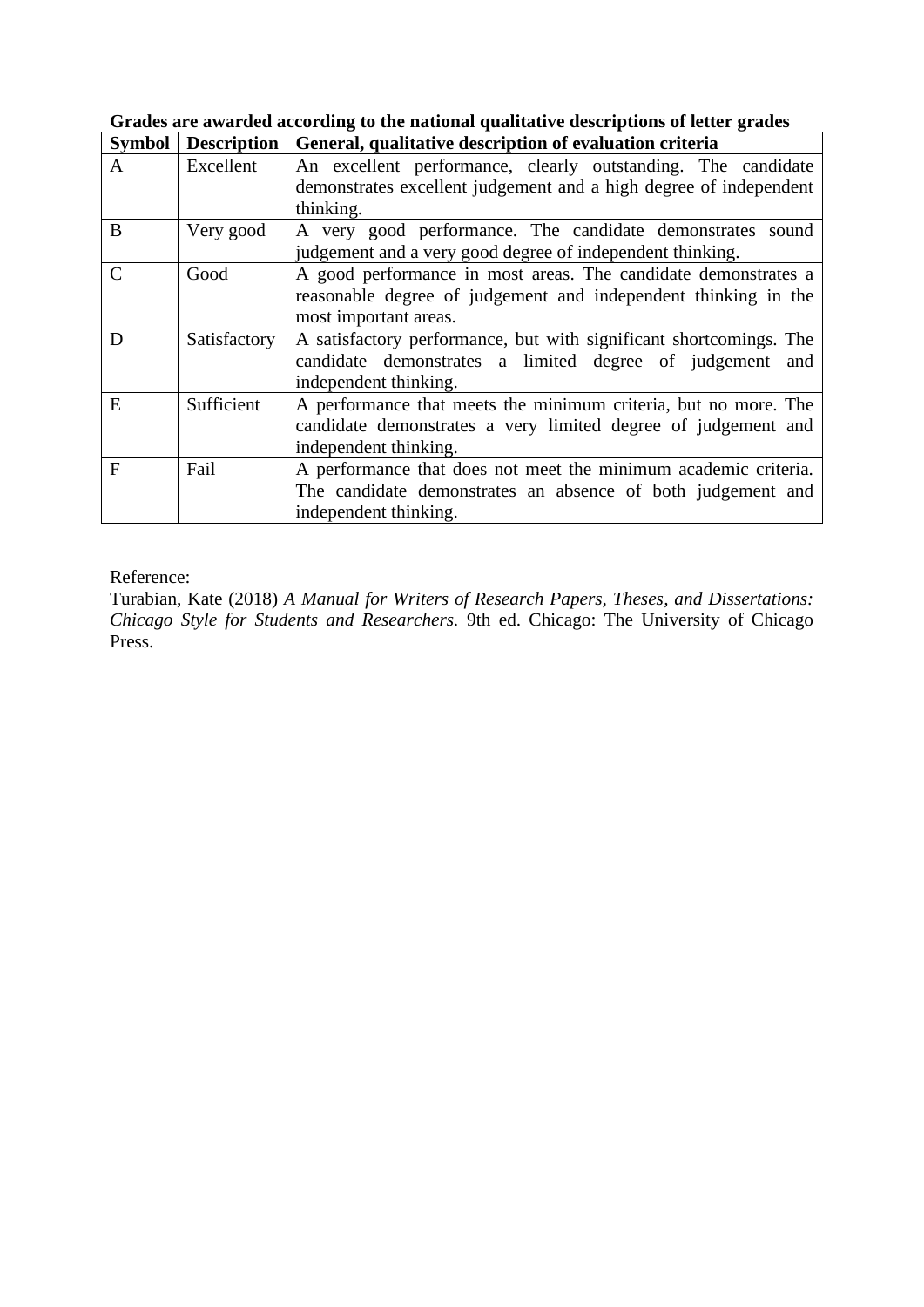# **ENG4112: Obligatory assignment 1: Formulating research questions and finding sources for a literature review (1 page + literature list)**

# **Assignment: Find a research topic and search for relevant sources.**

In your hand-in, you should:

- 1) Specify the topic you chose
- 2) Formulate a specific and manageable research question
- 3) Specify different parts that a literature review would need to cover in order to form a good background for the investigation of your topic (e.g. definitions of important terms/concepts, outlines of theories/approaches the study will be conducted within, reviews of previous studies or similar topics, etc.)
- 4) Explain where and how you looked for sources and list the search terms you used (the ones that were useful)
- 5) Include a list of altogether about 25 relevant sources and an indication of which parts of the literature review they would fit into. The literature list should follow the Chicago author–date style as described in Turabian (2018).

# **Note**:

- Write your answer as an essay, using complete sentences; do not use bullet points or sentence fragments.
- The research question does not have to be what you decide to investigate for your real master's thesis, but we want to see that you can formulate a specific research question that could be investigated in principle.
- The topic does not have to be the same as for your thesis either, but if it is (or if it is something related), you can use the literature you find here for the thesis proposal that you have to write later.
- Be prepared to do several rounds of searches, skimming sources to help you narrow down your research question and perhaps finding more relevant sources after having narrowed it down and after having found out what parts the literature review should contain.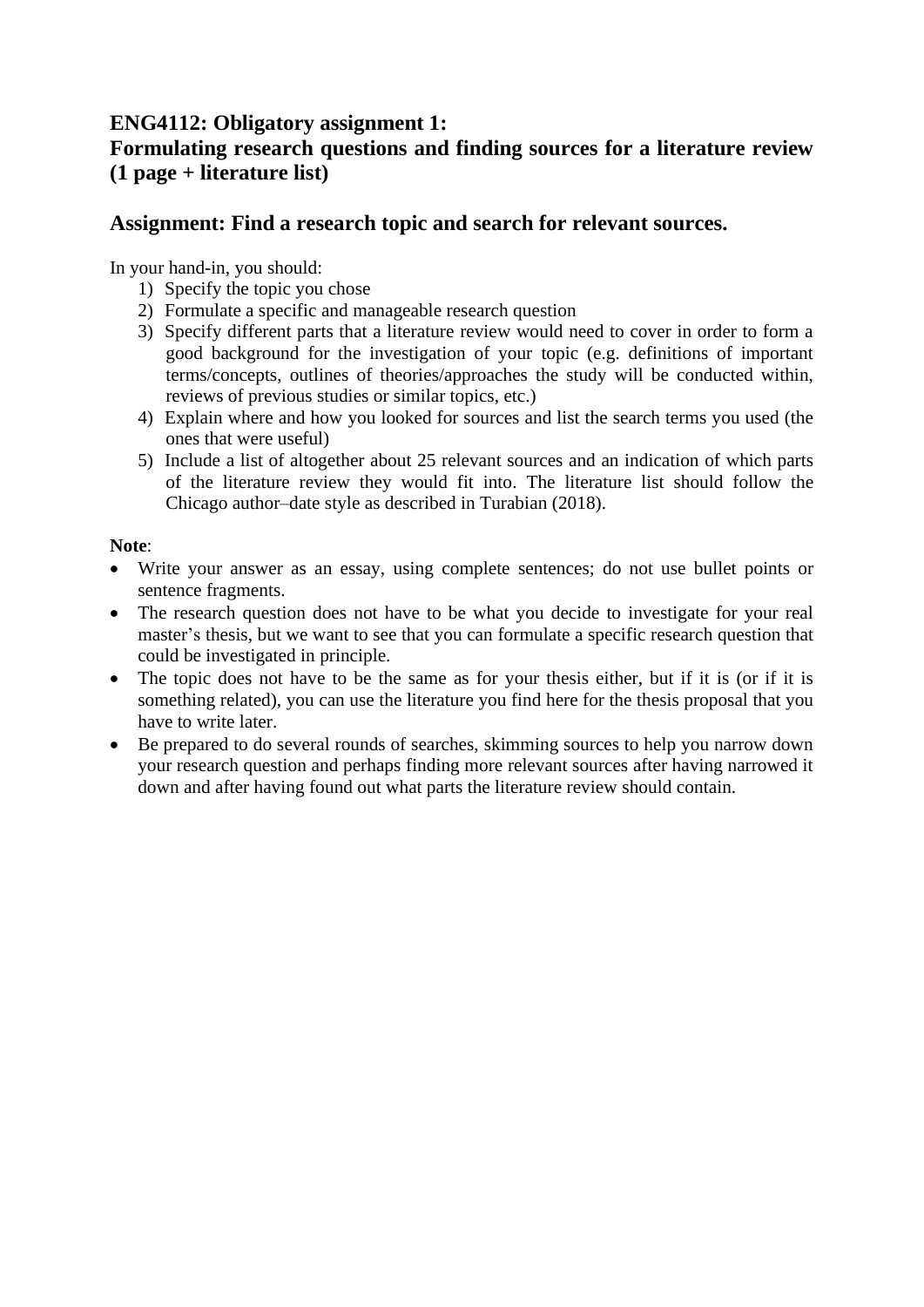# **ENG4112: Obligatory assignment 2 – Data types and methods (2–3 pages)**

- Choose either A or B below, and decide, for each of the two research questions (ROs), (a) whether the study would be quantitative, qualitative or both. (b) Specify what the dependent and independent variables would be, and consider possible confounding variables and how you could eliminate/control them. Discuss (c) what data types would be needed to answer the research questions and (d) what methods and design would be appropriate to get hold of these data. Justify your decisions.
- Write your answer as an essay, using complete sentences; do not use bullet points or sentence fragments.
- Note that you are **not** supposed to answer the RQs, **nor** do the actual research, only specify what is asked for above.
- (If there are several possible data types and methods for a particular research question, you should mention this, but focus on **one** solution and **only** describe this **one** in detail.)

# **Alternative A:**

- RQ1: How much variation is there between individual professional linguists in the use of commas after initial adverbials?
- RQ2: Is explicit explanation of punctuation rules together with corrections more effective than just correcting the punctuation mistakes of pupils in upper secondary school? If so, how much more effective?

### **OR**

### **Alternative B:**

- RQ1: How do native English-speaking adolescents (12-15 years old) and adults (30-40 years old) apologize in specific situations, and are there any differences between the two groups?
- RQ2: Are there any differences in the collocations to *pardon* and *sorry* in British and American English?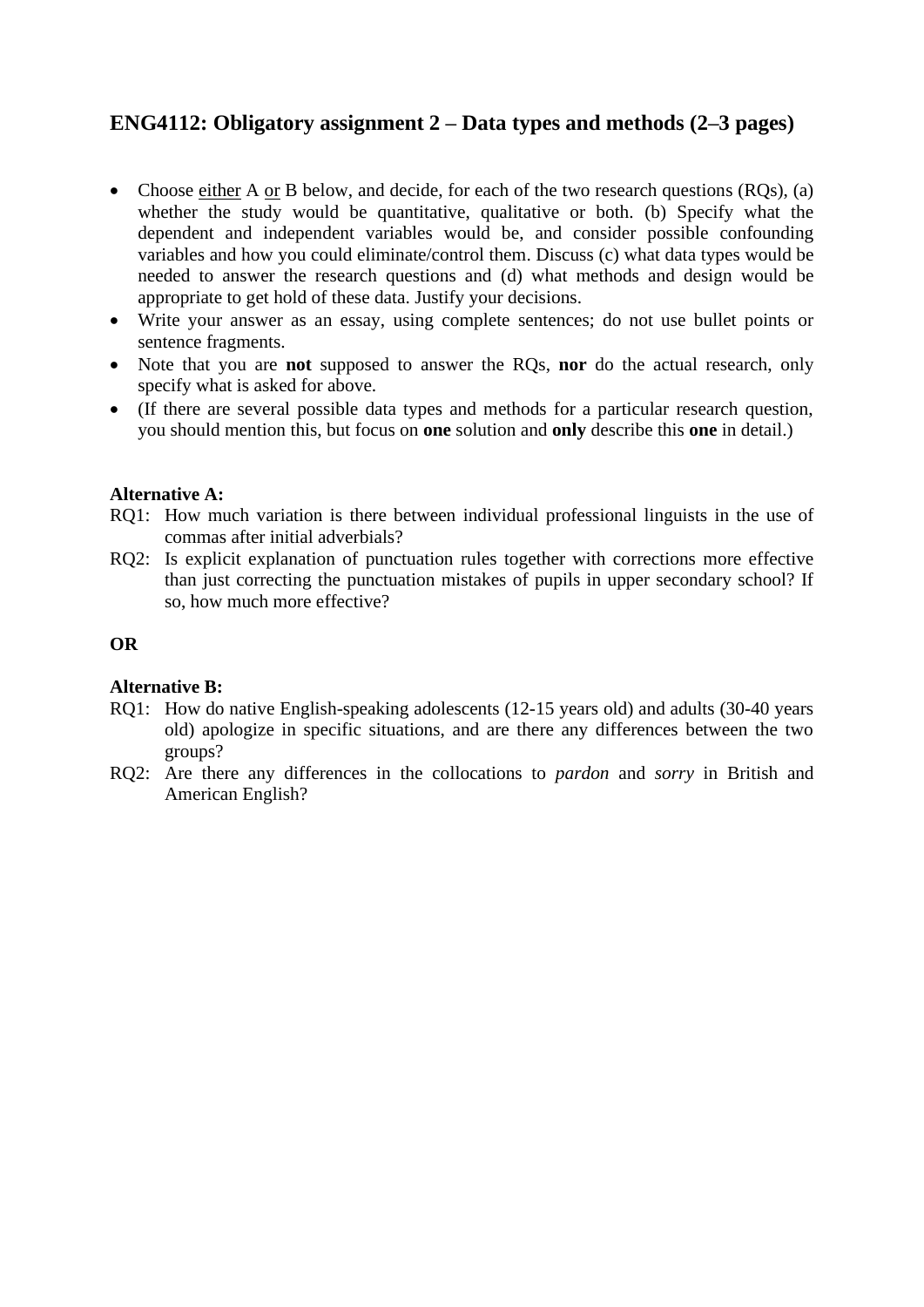# **ENG4112 Assignment 3: Analysis and visuals**

# **Laterals in British English and Norwegian**

British English has clear and dark allophones of laterals: clear allophones syllable-initially, and dark allophones syllable-finally. Norwegian has clear allophones primarily, but slightly dark allophones after /a(:)/ and /o(:)/. The laterals measured for this exercise are **all** somewhat **dark**. Clear allophones are pronounced with the tip of the tongue against the alveolar ridge, and the tongue body lying low. Dark allophones are pronounced with tongue-tip contact too, but also with the back of the tongue raised against the soft palate (velum); see the figures below. This produces two resonance chambers of different sizes in the oral cavity (circles in the figure below), which we can measure: they are called **formants 1 and 2** (F1, F2) and may be seen in the spectrogram at the end of this document. One of the resonance chambers corresponds to F1, which is going to be low for clear laterals and slightly higher for dark laterals. **Another resonance chamber corresponds to the amount of velarisation: more velarisation lowers the F2, so F2 is going to be low for dark laterals and high for clear laterals.**



Clear /l/ Dark /l/ (with velarisation)

Even if some Norwegian laterals are classified as dark, they sound less dark than British English dark laterals. We want to find out exactly **what makes a lateral sound dark acoustically** and what contributes to the **darker quality of British laterals**. We had two hypotheses:

(1) British dark laterals have **more velarisation** and hence a **lower F2**, but the **same F1**; (2) British dark laterals **last longer**.

Therefore, we measured both the F1 and F2 of British and Norwegian dark laterals to verify or falsify (1), as well as duration, both of the lateral alone and of the vowel+lateral sequence to verify or falsify (2).

In the accompanying Excel file, you will find raw data (acoustic measurements) of lateral sounds in English (12 tokens) and Norwegian (11 tokens). The headings for each column have the following meaning:

**Language**: English (1) and Norwegian (2)

**Word**: the particular word pronounced; note that the English and Norwegian words are maximally similar in terms of phonetic make-up and environment, and are all in final position, so this should not affect the result.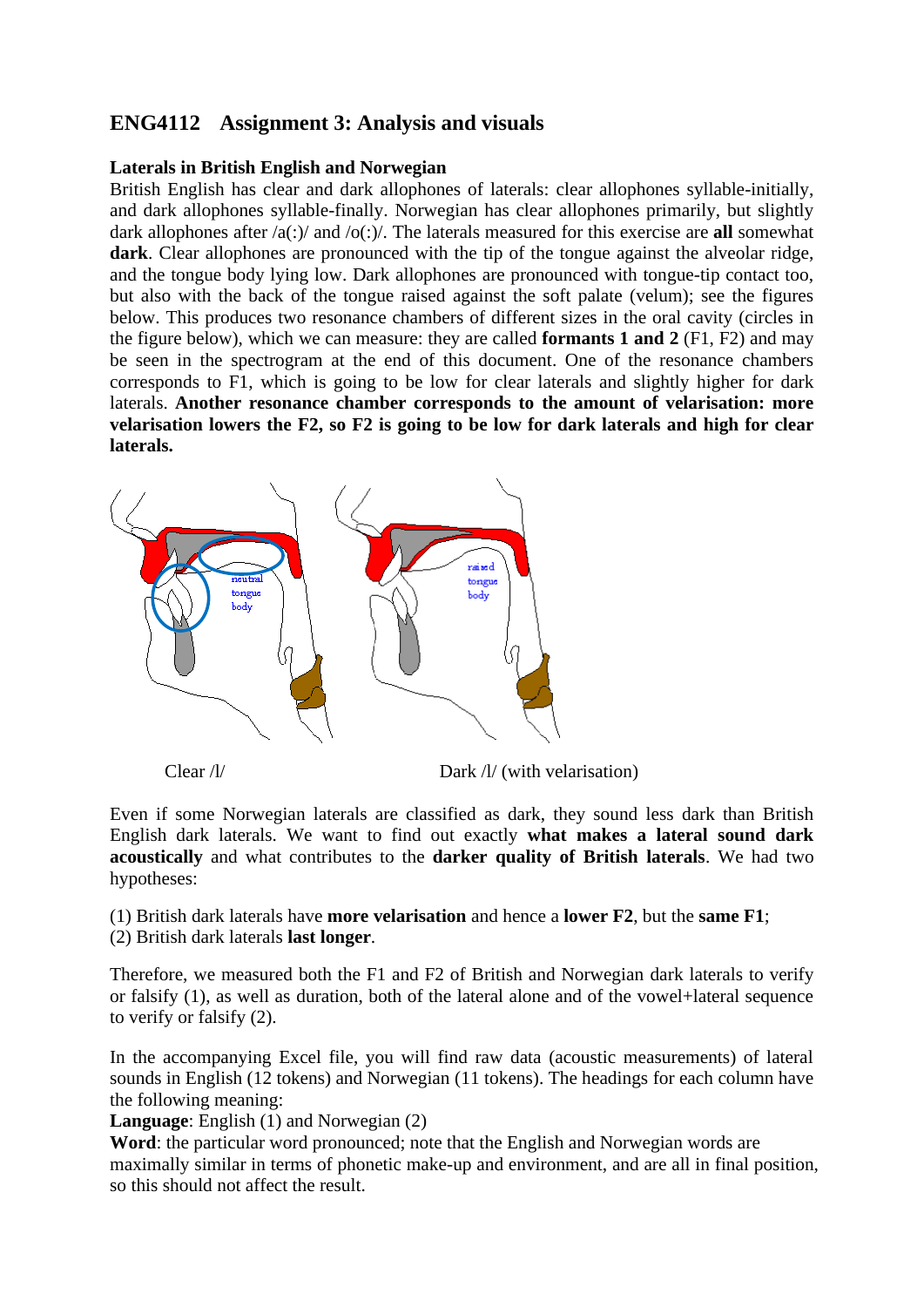LatF1: the measurement of Formant 1 of the lateral, in Herz (Hz) **LatF2**: the measurement of Formant 2 of the lateral, in Hz **Totaldur**: the duration in milliseconds of the vowel+lateral **Latdur**: the duration in milliseconds of the lateral only

Your task is to analyse the data set with a view to checking whether the two hypotheses are supported. (Tips: It will be important to calculate means for F1, F2, and duration of laterals in both languages.)

Make at least one table and at least one figure (in total, not for the same point) that illustrate your conclusions. Format, number and label the table(s) and figure(s) according to the principles in Turabian (2013). Write explanations to accompany the table(s) and figure(s) – see Rasinger (2013, 105).

Explain what kind of statistical test would be appropriate to calculate whether the differences between the measurements in the two languages are statistically significant. (You do not have to actually carry out the test.) You should take into account the data type you have when arguing for a particular test – see Rasinger (2013) and the slides from session 11.

Hand in only your Word document (not the Excel file). The document should contain an introduction giving some background about the goals of the study and the nature of the data you have received, a discussion of whether the data support the hypotheses – illustrated with your table(s) and figure(s), and a discussion of what statistical test would be appropriate to check the statistical signigicance of the results. (Write 3–4 pages.)

# **Note**:

- When we rate the assignment (and final submission), we will be looking at the following:
	- o That you can perform the necessary simple statistics
	- o That you can create tables and figures and choose the displays that are most suited to show what you want to show
	- o That you can format tables and figures following the guidelines in Turabian (2013)
	- o That you can choose good table titles and figure captions
	- o That you can make the text and the tables/figures support each other
- Write your answer as an essay, using complete sentences; do not use bullet points.



 $/k/$  /3:/ ///

Spectrogram of *call*: the two dark bands at the bottom are the waveforms for the F1 (lower) and the F2 (upper); as you can see, F1 and F2 are very similar for the lateral and the preceding back rounded vowel.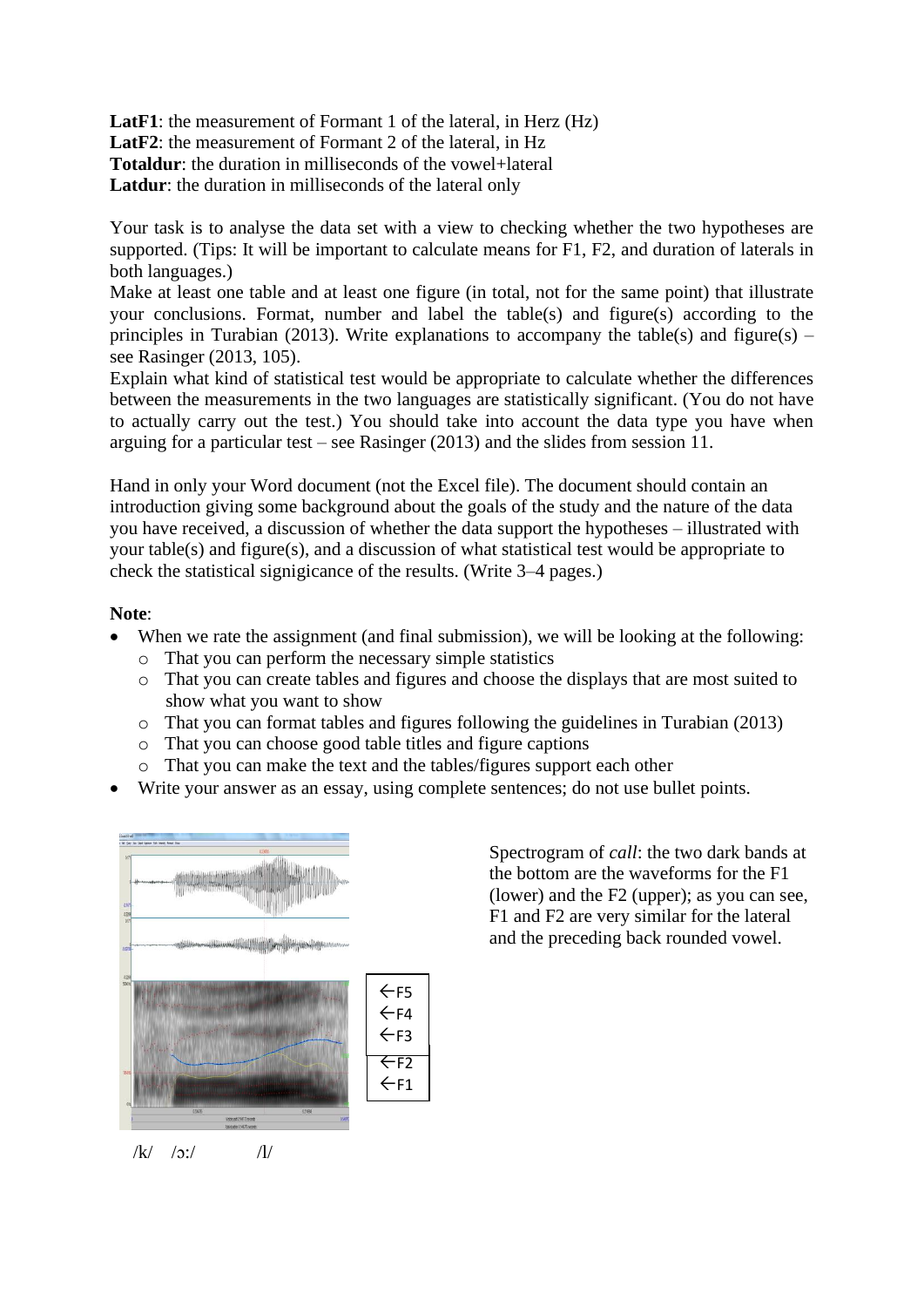| $\nabla$ $\sim$ $\sim$ $\sim$ $\mu$ $\sim$ $\sim$<br>ENG4112 Assignment 3 2022 Laterals data set -<br>AutoSave $\left($ Off)<br>屬                                                                                                                                     |                          |              |            |                      |                 |        |              |  |  |  |
|-----------------------------------------------------------------------------------------------------------------------------------------------------------------------------------------------------------------------------------------------------------------------|--------------------------|--------------|------------|----------------------|-----------------|--------|--------------|--|--|--|
| File                                                                                                                                                                                                                                                                  | Home                     | Insert       | Draw       | Page Layout Formulas |                 | Data   | Review<br>Vi |  |  |  |
| $X$ Cut<br>$\sim$ 11 $\sim$ A <sup>o</sup> A <sup>o</sup><br>$\equiv \equiv$<br>$\frac{1}{2}$<br>Calibri<br>$\equiv$<br>ि Copy   ×<br>Paste<br>B<br>$\boldsymbol{I}$<br>$\mathbb{H} \cdot   \mathcal{D} \cdot \mathbf{A} \cdot$<br>言言目<br>U v<br>€Ξ<br>Format Painter |                          |              |            |                      |                 |        |              |  |  |  |
| Γý<br>Clipboard<br>Font<br>同                                                                                                                                                                                                                                          |                          |              |            |                      |                 |        | Alignment    |  |  |  |
| <b>T13</b>                                                                                                                                                                                                                                                            | $\overline{\phantom{a}}$ | $\times$     | fx         |                      |                 |        |              |  |  |  |
| $\overline{\mathcal{A}}$                                                                                                                                                                                                                                              | A                        | B            | C          | D                    | E.              | F.     | G            |  |  |  |
| 1                                                                                                                                                                                                                                                                     | Language Word            |              | LatF1      | LatF2                | <b>Totaldur</b> | Latdur |              |  |  |  |
| $\overline{2}$                                                                                                                                                                                                                                                        |                          | $1$ call $1$ | 593        | 1080                 | 0.43            | 0.15   |              |  |  |  |
| 3                                                                                                                                                                                                                                                                     |                          | 1 call2      | 455        | 1009                 | 0.55            | 0.17   |              |  |  |  |
| 4                                                                                                                                                                                                                                                                     |                          | 1 call3      | 438        | 1033                 | 0.46            | 0.16   |              |  |  |  |
| 5                                                                                                                                                                                                                                                                     |                          | 1 ball3      | 477        | 867                  | 0.49            | 0.22   |              |  |  |  |
| 6                                                                                                                                                                                                                                                                     |                          | 1 ball1      | 500        | 884                  | 0.39            | 0.19   |              |  |  |  |
| 7                                                                                                                                                                                                                                                                     |                          | 1 ball2      | 504        | 833                  | 0.36            | 0.19   |              |  |  |  |
| 8                                                                                                                                                                                                                                                                     |                          | $1$ hall $1$ | 504        | 882                  | 0.42            | 0.17   |              |  |  |  |
| 9                                                                                                                                                                                                                                                                     |                          | 1 hall2      | 532        | 866                  | 0.45            | 0.24   |              |  |  |  |
| 10                                                                                                                                                                                                                                                                    |                          | 1 hall3      | 508        | 828                  | 0.37            | 0.17   |              |  |  |  |
| 11                                                                                                                                                                                                                                                                    |                          | 1 call Ca1   | 489        | 835                  | 0.23            | 0.09   |              |  |  |  |
| 12                                                                                                                                                                                                                                                                    |                          | 1 call Ca2   | 523        | 774                  | 0.20            | 0.07   |              |  |  |  |
| 13                                                                                                                                                                                                                                                                    |                          | 1 call Ca3   | 482        | 962                  | 0.26            | 0.13   |              |  |  |  |
| 14                                                                                                                                                                                                                                                                    |                          | 2 kål1       | 467        | 833                  | 0.42            | 0.10   |              |  |  |  |
| 15                                                                                                                                                                                                                                                                    |                          | 2 kål2       | 447        | 1069                 | 0.39            | 0.09   |              |  |  |  |
| 16                                                                                                                                                                                                                                                                    |                          | $2$ kål $3$  | 490        | 1082                 | 0.44            | 0.09   |              |  |  |  |
| 17                                                                                                                                                                                                                                                                    |                          | 2 ball2      | 475        | 1039                 | 0.50            | 0.10   |              |  |  |  |
| 18                                                                                                                                                                                                                                                                    |                          | 2 ball1      | 523        | 1049                 | 0.57            | 0.10   |              |  |  |  |
| 19                                                                                                                                                                                                                                                                    |                          | 2 ball3      | 590        | 965                  | 0.40            | 0.08   |              |  |  |  |
| 20                                                                                                                                                                                                                                                                    |                          | $2$ hall $1$ | 505        | 917                  | 0.37            | 0.14   |              |  |  |  |
| 21                                                                                                                                                                                                                                                                    |                          | $2$ hall $2$ | 473        | 1019                 | 0.44            | 0.20   |              |  |  |  |
| 22                                                                                                                                                                                                                                                                    |                          | 2 kål Ca1    | 520        | 1011                 | 0.29            | 0.09   |              |  |  |  |
| 23                                                                                                                                                                                                                                                                    |                          | 2 kål Ca2    | 543<br>424 | 1045                 | 0.28            | 0.08   |              |  |  |  |
| 24                                                                                                                                                                                                                                                                    |                          | 2 kål Ca3    |            | 1080                 | 0.33            | 0.10   |              |  |  |  |
| 25                                                                                                                                                                                                                                                                    |                          |              |            |                      |                 |        |              |  |  |  |
| 26                                                                                                                                                                                                                                                                    |                          |              |            |                      |                 |        |              |  |  |  |
| 27                                                                                                                                                                                                                                                                    |                          |              |            |                      |                 |        |              |  |  |  |

Picture of data set for assignment 3 (the students received the data in an Excel file):